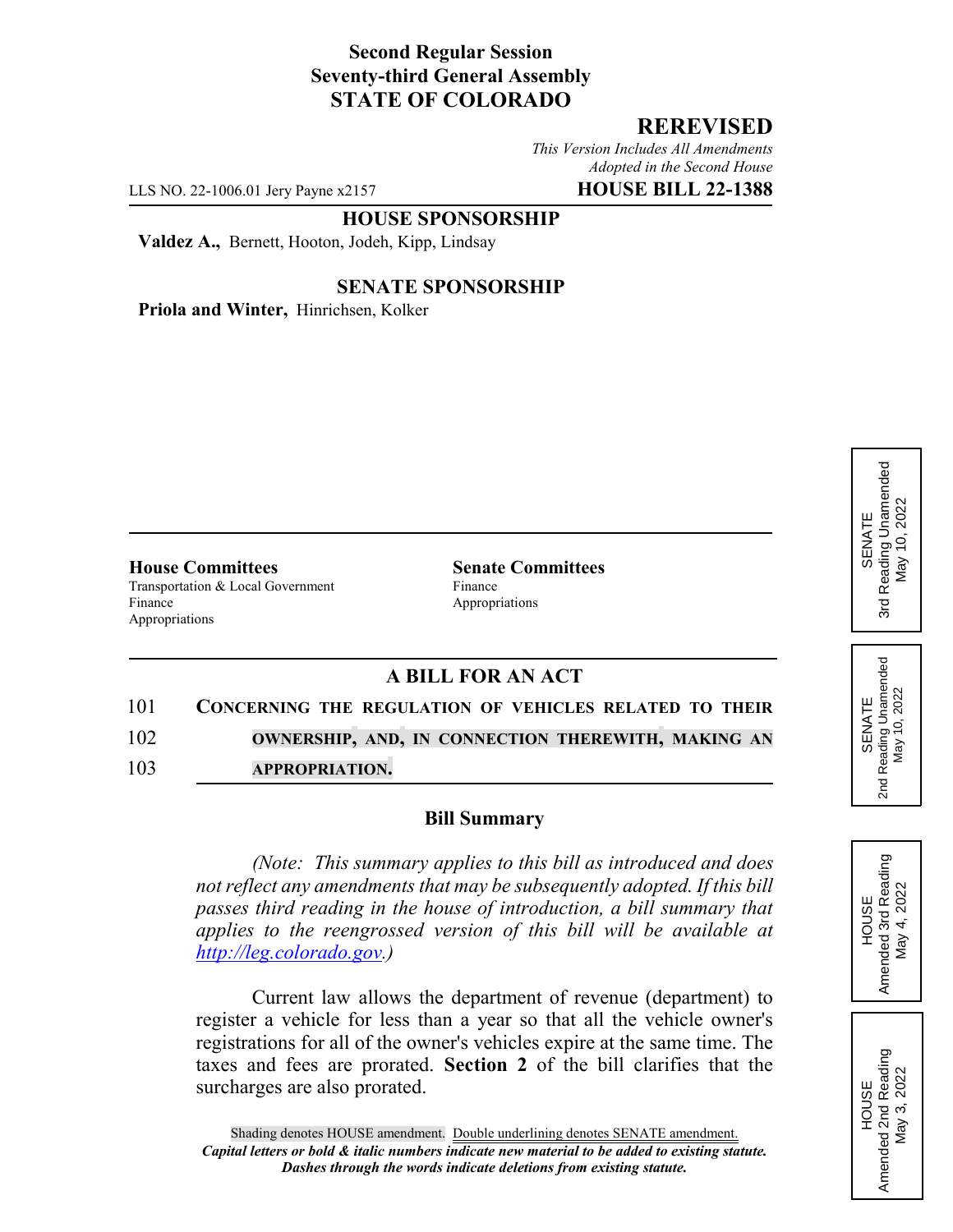Current law sets the late registration fee for camper trailers and multipurpose trailers at \$10. **Section 3** sets trailer coaches at the same late registration fee.

Current law prohibits transferring a license plate with a vehicle, but exempts certain plates. **Section 4** adds distinctive special license plates, group special license plates, and special alumni license plates to the exemption.

**Section 5** clarifies that the owner of an inoperable vehicle undergoing maintenance, repair, restoration, rebuilding, or renovation must pay an annual specific ownership tax. Upon payment of the tax, the owner will receive evidence of registration to affix to the vehicle, such as a license plate or decal, and isn't charged surcharges or fees if the owner keeps the vehicle on private property for the purposes of maintenance, repair, restoration, rebuilding, or renovation.

Senate Bill 22-108 requires the owner of a truck to present a certified scale ticket showing the weight of the truck if the truck is subject to certain weight-based fees, has not been modified, and weighs between 4,500 pounds and10,000 pounds. **Section 6** amends Senate Bill 22-108 to authorize the owner to present a manufacturer's certificate of origin, certificate of title, certified scale ticket, or other documents or systems as determined by rule.

Under current law, the department uses a table to compute certain registration fees that are based on weight for vehicles that weigh less than 10,000 pounds. **Section 7** lowers this weight to 6,000 pounds.

Current law requires an applicant for a certificate of title for a motor or off-highway vehicle to provide any lien document as an original or as a copy, which must be certified by the lienholder to be a true copy of the original lien. Similarly, a lienholder that is filing a lien must file any lien document as an original or a copy, which the lienholder must certify is a true copy. **Sections 8, 9, and 10** repeal the requirement that the lienholder certify the copy. **Sections 8 and 10** also remove language that says that vehicle lien filings are public records.

To release a lien on a motor or off-highway vehicle, current law requires the lienholder to file a lien release, which must include a written declaration that is made under penalty of perjury. **Section 11** adds an option that the lienholder may file a notarized declaration.

Current law requires a motor vehicle dealer to pay a \$25 fee to the executive director of the department of revenue (department) for a certificate of title. **Section 12** clarifies that the fee can be paid to a county clerk or third-party vendor, which is typically the entity that is processing the transaction. **Section 13** splits this \$25 dollar fee, if paid to the county clerk, so that the county clerk retains \$21.80 and forwards the rest to the department.

Current law requires a vehicle owner to obtain a bonded certificate of title if the vehicle owner cannot present the ordinary proof of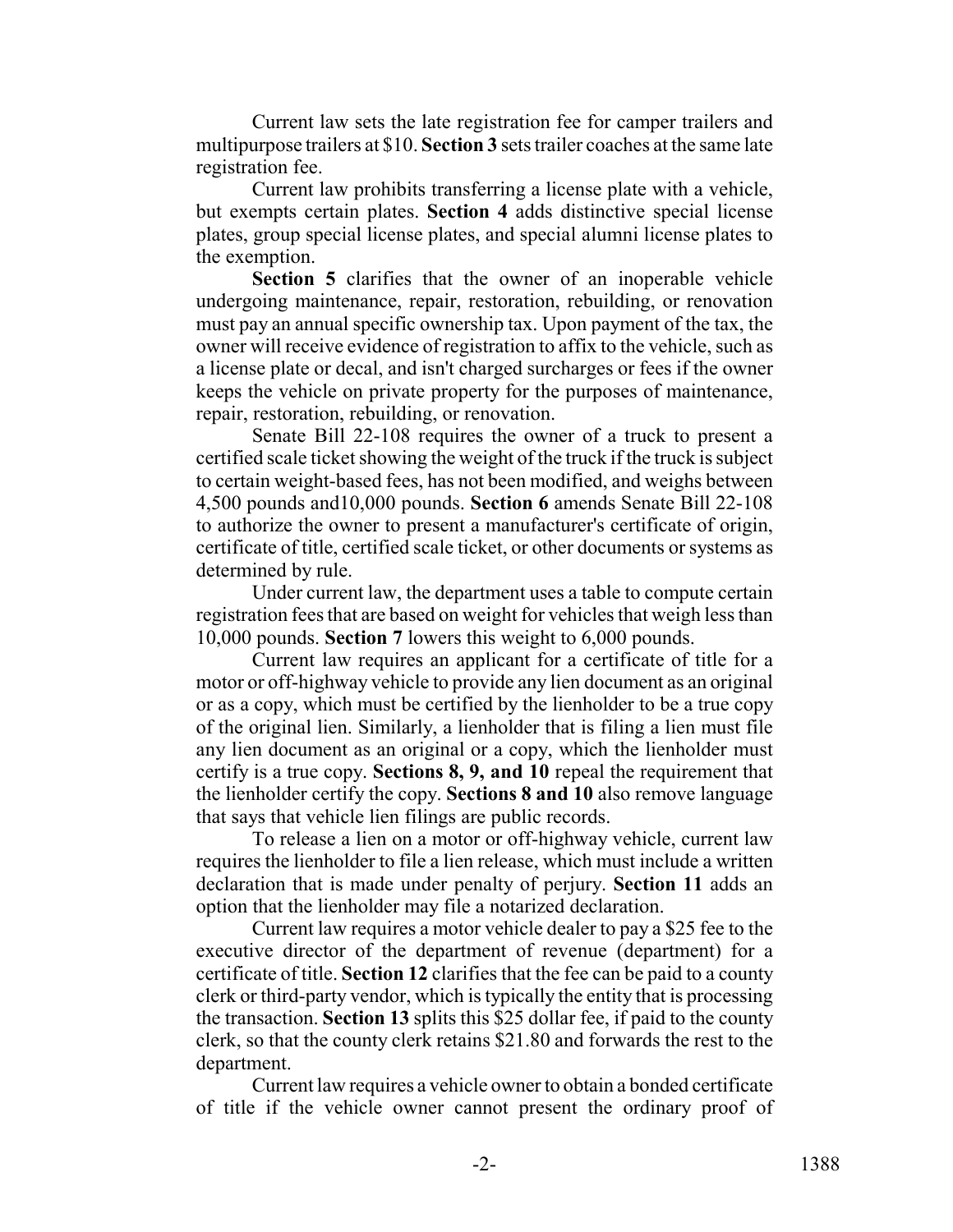ownership. To obtain a title in lieu of a bonded title on a collector's item, street-rod vehicle, or horseless carriage of 25 years old or older, the applicant must present, among other things, a notarized bill of sale. **Section 14** repeals the requirement that the bill of sale be notarized.

To register a motor vehicle, current law requires vehicle owners to pay a road safety surcharge and a bridge safety surcharge. **Section 15** sets the road safety surcharge at \$16 for trailer coaches, which are trailers that are at least 26 feet long and used for temporary living quarters. **Section 16** sets the bridge safety surcharge at \$13 for trailer coaches.

 *Be it enacted by the General Assembly of the State of Colorado:* **SECTION 1.** In Colorado Revised Statutes, 42-1-102, **add** (44.5) as follows: **42-1-102. Definitions.** As used in articles 1 to 4 of this title 42, unless the context otherwise requires: (44.5) "INOPERABLE VEHICLE" MEANS A VEHICLE THAT IS NOT ROADWORTHY, AS DEFINED IN SECTION 42-6-102 (15). **SECTION 2.** In Colorado Revised Statutes, 42-3-102, **amend**  $(3)(a)$  as follows: **42-3-102. Periodic registration - rules.** (3) (a) The department may register vehicles at intervals of less than one year upon payment of 12 the appropriate registration fee FEES, SURCHARGES, and specific ownership tax in order to allow the owner of more than one vehicle to provide for the owner's vehicle registrations to expire simultaneously. The owner of a vehicle that is eligible as determined by the authorized agent may elect a registration pursuant to this subsection (3). The department 17 may adopt such rules as deemed necessary for the administration of this subsection (3). **SECTION 3.** In Colorado Revised Statutes, 42-3-112, **amend**

 $20 \quad (1.7)$  as follows: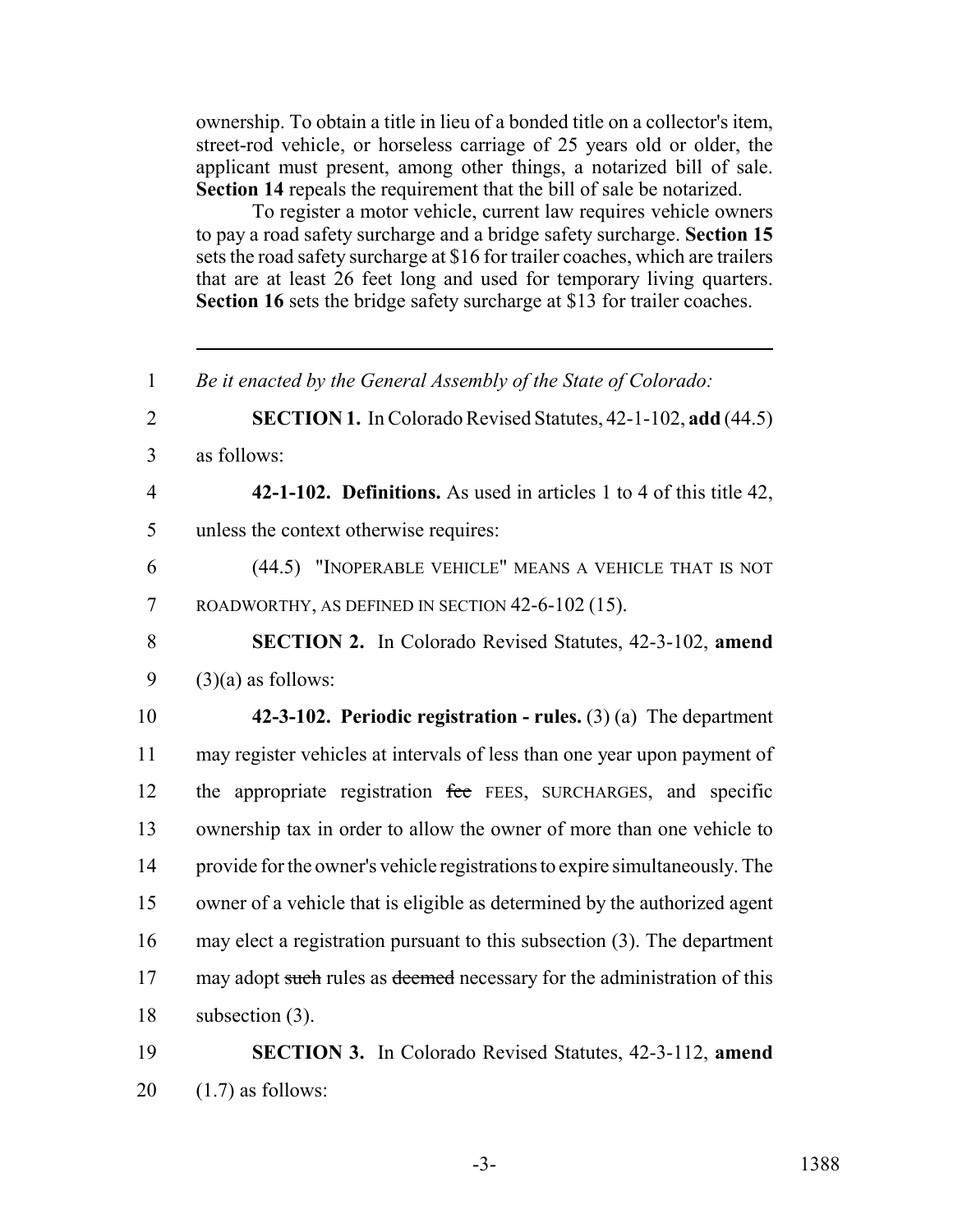1 **42-3-112. Failure to pay tax - penalty - rules.** 2 (1.7) (a) Notwithstanding the provisions of subsection (1) of this section, 3 on and after July 1, 2010, the amount of the late fee payable by the owner 4 of THE FOLLOWING VEHICLES THAT ARE SUBJECT TO TAXATION UNDER 5 THIS ARTICLE 3 WHO FAILS TO REGISTER THE VEHICLE WHEN REQUIRED BY 6 LAW SHALL PAY A LATE FEE OF TEN DOLLARS: 7 (I) A vehicle without motive power that weighs sixteen thousand 8 pounds or less; or 9 (II) A camper trailer, TRAILER COACH, or a multipurpose trailer 10 regardless of its weight. that is subject to taxation under this article, and 11 that is not registered when required by law shall be ten dollars. 12 (b) For purposes of this subsection (1.7), the weight of a trailer of 13 any kind is the empty weight. 14 **SECTION 4.** In Colorado Revised Statutes, 42-3-115, **amend** 15  $(5)(a)$  and  $(5)(b)$  as follows: 16 **42-3-115. Registration upon transfer.** (5) (a) Except as 17 otherwise provided in subsections  $(5)(b)$  and  $(5)(c)$  of this section, on and 18 after January 1, 2022, whenever the owner of a motor vehicle that is 19 Class C personal property, as defined in section  $42-3-106(2)(c)$ , transfers 20 or assigns the owner's title or interest, the number plates issued to the 21 owner for the vehicle expire and shall not be transferred BY THE 22 DEPARTMENT to any other motor vehicle. WHENEVER THE OWNER OF A 23 MOTOR VEHICLE THAT IS CLASS B PERSONAL PROPERTY, AS DEFINED IN 24 SECTION 42-3-106 (2)(b), CLASS D PERSONAL PROPERTY, AS DEFINED IN 25 SECTION 42-3-106 (2)(d), OR CLASS F PERSONAL PROPERTY, AS DEFINED 26 IN SECTION 42-3-106 (2)(e), TRANSFERS OR ASSIGNS THE OWNER'S TITLE 27 OR INTEREST, THE NUMBER PLATES ISSUED TO THE OWNER FOR THE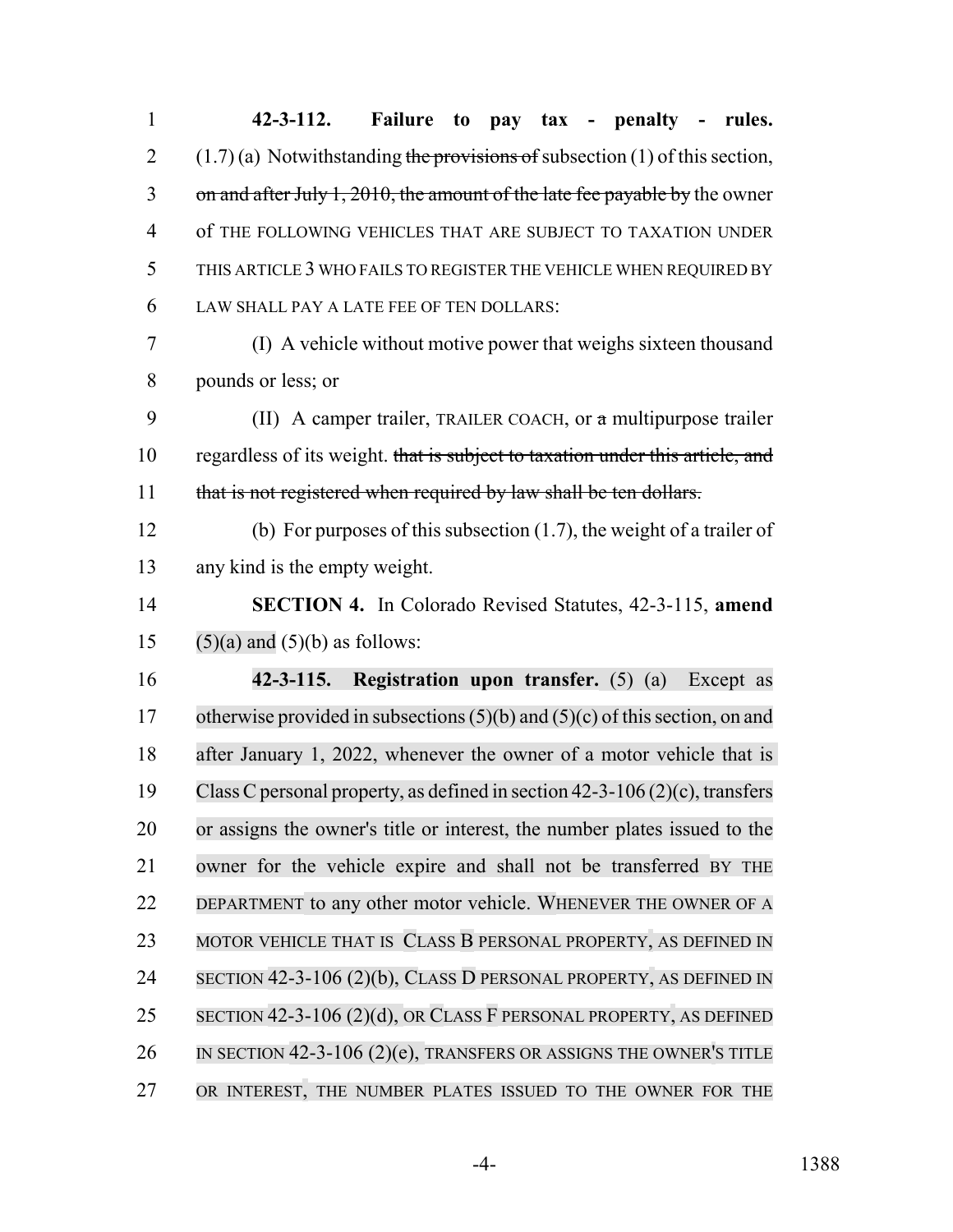VEHICLE EXPIRE AND SHALL NOT BE TRANSFERRED BY THE DEPARTMENT TO ANY OTHER MOTOR VEHICLE. An owner of a motor vehicle whose number plates expire due to the operation of this subsection (5)(a) who wishes to retain the same combination of letters or numbers displayed on the expired license plates retains the priority right to use the combination 6 and may, after surrendering the expired plates to the department, apply for personalized license plates with the combination in the manner specified in section 42-3-211 when registering another motor vehicle. 9 (b) Subsection  $(5)(a)$  of this section does not apply to the transfer

10 or assignment of an owner's title or interest in  $\overline{\text{Class C}}$  CLASS B, CLASS C, 11 AND CLASS D personal property that has number plates:

 (I) That are personalized license plates issued in accordance with 13 section 42-3-211, DISTINCTIVE SPECIAL LICENSE PLATES, GROUP SPECIAL LICENSE PLATES, OR SPECIAL ALUMNI LICENSE PLATES ISSUED IN ACCORDANCE WITH SECTION 42-3-214; or

 (II) That have a valuable registration number that has been reserved for use under the "Laura Hershey Disability Support Act", part 22 of article 30 of title 24.

 **SECTION 5.** In Colorado Revised Statutes, **add** 42-3-118.5 as follows:

 **42-3-118.5. Inoperable vehicle - rules.** (1) AN OWNER OF AN INOPERABLE VEHICLE THAT IS NOT DRIVEN ON ROADWAYS AND IS UNDERGOING MAINTENANCE, REPAIR, RESTORATION, REBUILDING, OR RENOVATION SHALL PAY THE ANNUAL SPECIFIC OWNERSHIP TAX ON THE VEHICLE AS PROVIDED IN SECTION 42-3-106.

26 (2) UPON PAYMENT OF THE SPECIFIC OWNERSHIP TAX FOR A VEHICLE DESCRIBED IN SUBSECTION (1) OF THIS SECTION, THE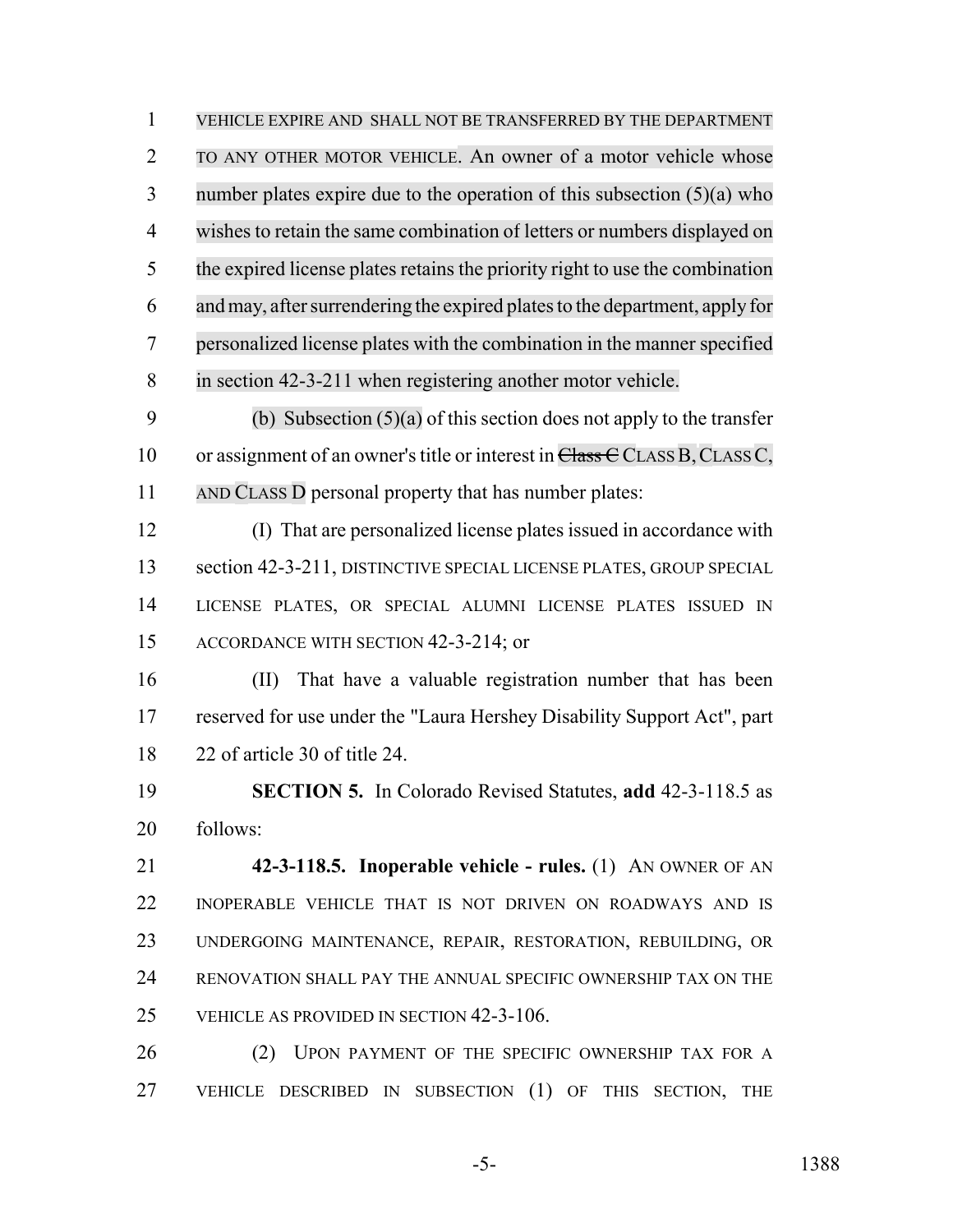DEPARTMENT SHALL ISSUE TO THE OWNER OF THE VEHICLE A LICENSE PLATE, STICKER, DECAL, OR OTHER EVIDENCE OF THE PAYMENT AS MAY BE PRESCRIBED BY THE EXECUTIVE DIRECTOR OF THE DEPARTMENT BY RULE. WHEN THE LICENSE PLATE OR OTHER EVIDENCE OF PAYMENT IS AFFIXED TO THE VEHICLE, THE OWNER OF THAT VEHICLE MAY STORE THE VEHICLE ON PRIVATE PROPERTY FOR THE PURPOSES OF MAINTENANCE, REPAIR, RESTORATION, REBUILDING, OR RENOVATION.

 **SECTION 6.** In Colorado Revised Statutes, **add** 42-3-261 as follows:

 **42-3-261. Special plates - one hundred fiftieth anniversary.** (1) BEGINNING ON OR AFTER AUGUST 1, 2023, AND BEFORE AUGUST 1, 12 2027, THE DEPARTMENT SHALL ISSUE SPECIAL LICENSE PLATES TO QUALIFIED APPLICANTS IN ACCORDANCE WITH THIS SECTION FOR MOTORCYCLES, PASSENGER CARS, TRUCKS, OR NONCOMMERCIAL OR RECREATIONAL MOTOR VEHICLES THAT DO NOT EXCEED SIXTEEN THOUSAND POUNDS EMPTY WEIGHT. A PERSON WHO HAS BEEN ISSUED A LICENSE PLATE UNDER THIS SECTION MAY CONTINUE TO USE THE PLATE AFTER AUGUST 1, 2027.

 (2)(a) THEREIS HEREBY ESTABLISHED THE ONE HUNDRED FIFTIETH ANNIVERSARY OF STATEHOOD LICENSE PLATE.

21 (b) THE DEPARTMENT SHALL HOLD A COMPETITION TO DESIGN A SPECIAL LICENSE PLATE TO COMMEMORATE THE ONE HUNDRED FIFTIETH ANNIVERSARY OF COLORADO BECOMING A STATE. THE DEPARTMENT 24 SHALL CLOSE THE COMPETITION BY FEBRUARY 1, 2023, AND CHOOSE A DESIGN BY MARCH 1, 2023.

 (c) A PERSON MAY APPLY FOR A ONE HUNDRED FIFTIETH ANNIVERSARY OF STATEHOOD LICENSE PLATE IF THE PERSON PAYS THE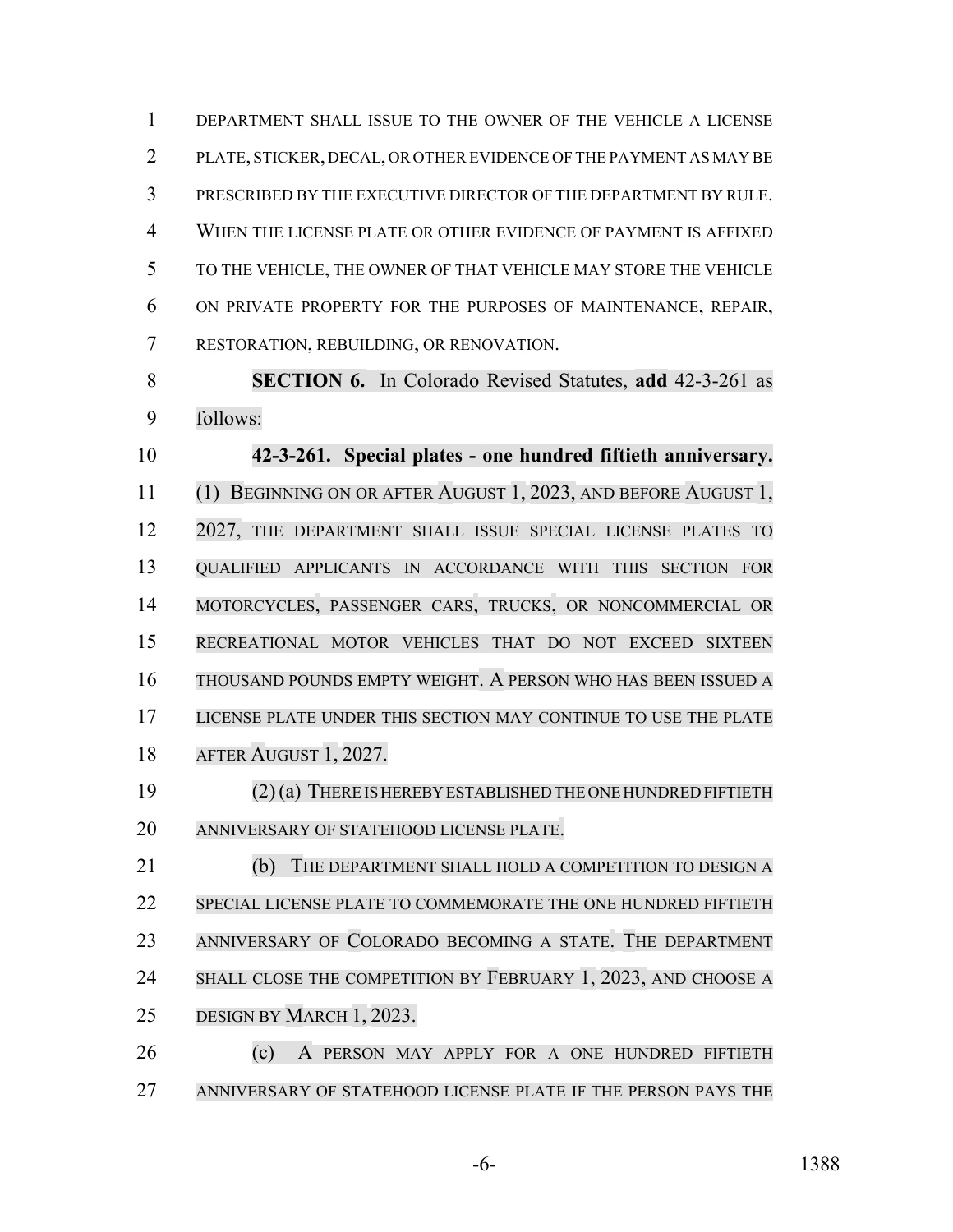TAXES AND FEES REQUIRED UNDER THIS SECTION.

 (3) THE AMOUNT OF THE TAXES AND FEES FOR SPECIAL LICENSE PLATES UNDER THIS SECTION IS THE SAME AS THE AMOUNT OF THE TAXES AND FEES FOR REGULAR MOTOR VEHICLE LICENSE PLATES.

 (4) AQUALIFIED APPLICANT MAY APPLY TO THE DEPARTMENT FOR PERSONALIZED ONE HUNDRED FIFTIETH ANNIVERSARY OF STATEHOOD LICENSE PLATES. UPON PAYMENT OF THE ADDITIONAL FEE REQUIRED BY SECTION 42-3-211 (6)(a) FOR PERSONALIZED LICENSE PLATES, THE DEPARTMENT MAY ISSUE THE PLATES IF THE QUALIFIED APPLICANT COMPLIES WITH SECTION 42-3-211. IF A QUALIFIED APPLICANT HAS EXISTING PERSONALIZED LICENSE PLATES FOR A MOTOR VEHICLE, THE APPLICANT MAY TRANSFER THE COMBINATION OF LETTERS OR NUMBERS TO A NEW SET OF ONE HUNDRED FIFTIETH ANNIVERSARY OF STATEHOOD 14 LICENSE PLATES FOR THE VEHICLE UPON PAYING THE FEE REQUIRED BY 15 SECTION 42-3-211 (6)(a) AND UPON TURNING IN THE EXISTING PLATES TO THE DEPARTMENT.APERSONWHO HAS OBTAINED PERSONALIZED LICENSE PLATES UNDER THIS SUBSECTION (6) MUST PAY THE ANNUAL FEE IMPOSED 18 BY SECTION 42-3-211 (6)(b) FOR RENEWAL OF THE PERSONALIZED PLATES. 19 THE FEES UNDER THIS SUBSECTION (6) ARE IN ADDITION TO ALL OTHER APPLICABLE TAXES AND FEES.

 **SECTION 7.** In Colorado Revised Statutes, 42-3-304, **amend as amended by Senate Bill 22-108** (17)(a)(II) introductory portion as follows:

 **42-3-304. Registration fees - passenger-mile taxes - clean screen fund - pilot program - report - rules - definitions.**  $(17)$  (a) (II) The owner OF A TRUCK shall present to the authorized agent a manufacturer's certificate of origin, A CERTIFICATE OF TITLE, A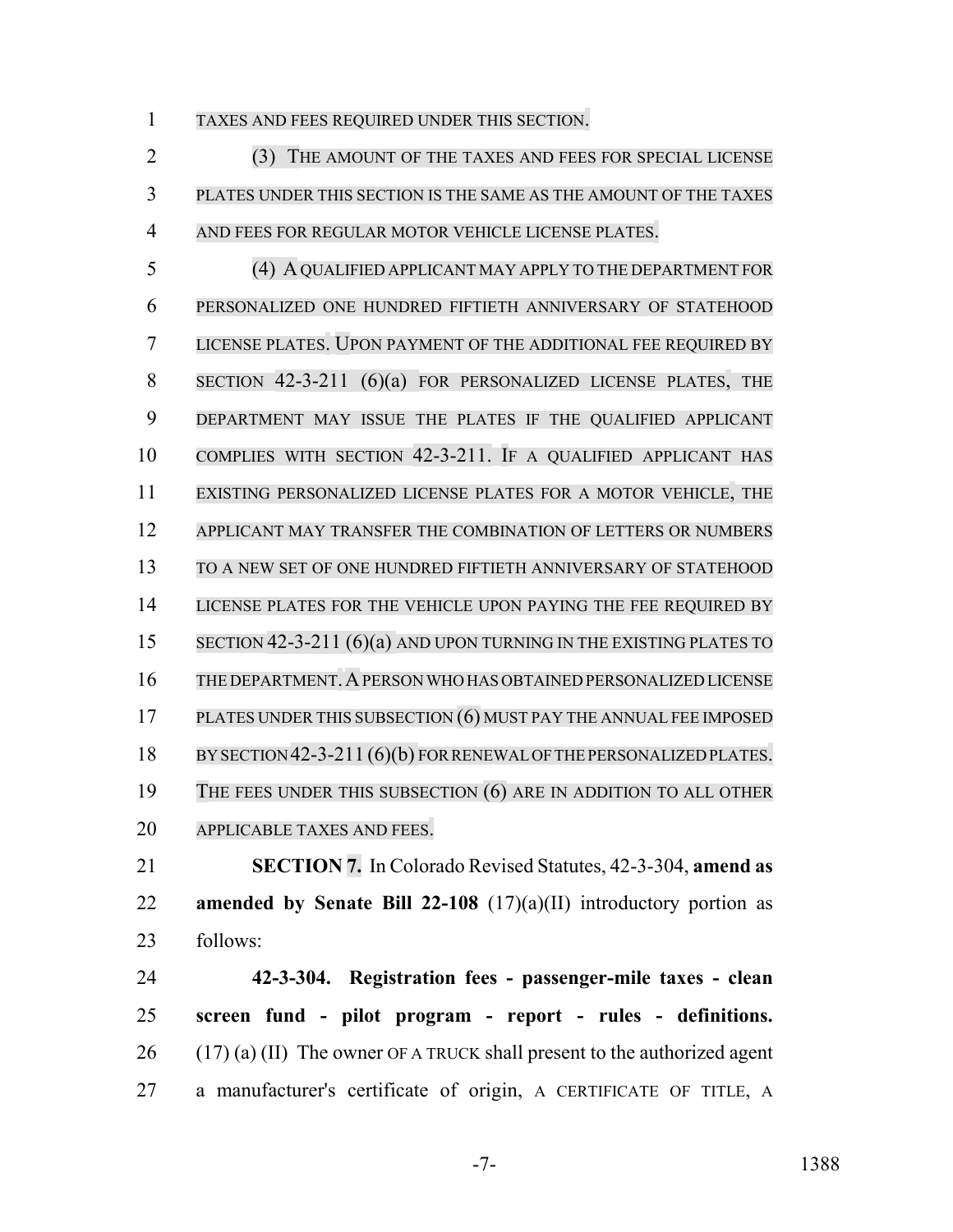CERTIFIED SCALE TICKET, OR OTHER APPROVED DOCUMENT OR SYSTEM, AS 2 ANY OF THESE OPTIONS IS REQUIRED OR AUTHORIZED BY RULE, if a THE truck:

 **SECTION 8.** In Colorado Revised Statutes, 42-3-306, **amend** 5  $(13)$  as follows:

 **42-3-306. Registration fees - passenger and passenger-mile taxes - fee schedule.** (13) The annual registration fee for a noncommercial or recreational vehicle, except a motor home, operated on 9 the public highways of this state with an empty weight of ten SIX 10 thousand pounds or less shall be IS computed according to the schedule provided in subsection (5) of this section, and, for a noncommercial or 12 recreational vehicle exceeding ten SIX thousand pounds, the fee shall be IS twenty-four dollars and fifty cents plus sixty cents for each one hundred pounds in excess of four thousand five hundred pounds.

 **SECTION 9.** In Colorado Revised Statutes, 42-6-115, **amend** (1)(a)(III)(D) and (1)(d) as follows:

 **42-6-115. Furnishing bond for certificates.** (1) (a) If the applicant for a certificate of title to a motor or off-highway vehicle is unable to provide the director or the authorized agent with a certificate of 20 title duly transferred to the applicant or other evidence of ownership satisfactory to the director as specified in rules established under section 22 42-6-104, the director or the authorized agent may file a certificate of title for the vehicle if the applicant furnishes the director or the authorized agent with a statement, in a form specified by the director, that contains:

- (III) Other information as the director may require to determine: (D) Where the liens are of public record; and
- (d) Upon receipt of an application by the owner of a motor or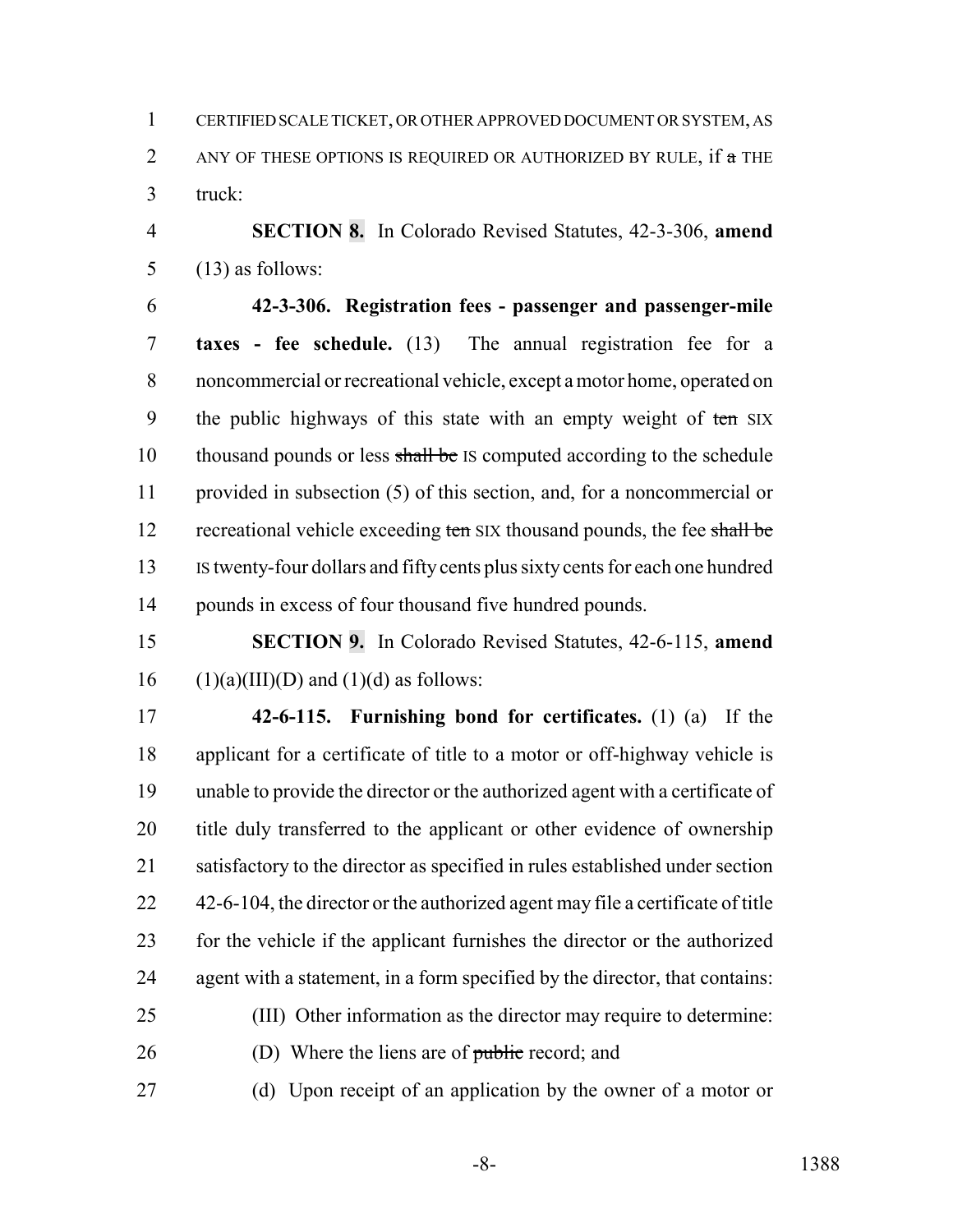off-highway vehicle that is subject to a lien or mortgage, the authorized agent shall not issue a certificate of title unless the owner includes a 3 signed original or signed duplicate of the mortgage or copy thereof, 4 certified by the holder of the mortgage or the holder's agent to be a true 5 copy of the signed original mortgage OF THE MORTGAGE. Upon receiving the mortgage, the authorized agent shall comply with sections 42-6-121 (2), 42-6-122, and 42-6-123 concerning the lien or mortgage.

 **SECTION 10.** In Colorado Revised Statutes, 42-6-116, **amend** (2) as follows:

 **42-6-116. Applications for filing of certificates of title - rules.** (2) Upon receipt of an application by the owner of a motor or off-highway vehicle that is subject to a lien or mortgage, the authorized agent shall not issue a certificate of title unless the owner includes a 14 signed original or signed duplicate of the mortgage or copy thereof, certified by the holder of the mortgage or the holder's agent to be a true 16 copy of the signed original OF THE mortgage. Upon receiving the mortgage, the authorized agent shall comply with sections 42-6-121 (2), 42-6-122, and 42-6-123 concerning the lien or mortgage.

 **SECTION 11.** In Colorado Revised Statutes, 42-6-121, **amend** 20 (1), (2)(a) introductory portion, and  $(2)(a)(V)$  as follows:

 **42-6-121. Filing of mortgage - rules.** (1) The holder of a chattel mortgage on a motor or off-highway vehicle desiring to secure the rights provided for in this part 1 and to have the existence of the mortgage and 24 the fact of the filing of the mortgage for public record noted in the filing of the certificate of title to the encumbered vehicle must present the signed original or signed duplicate of the mortgage or copy of the 27 mortgage certified by the holder of the mortgage or the holder's agent to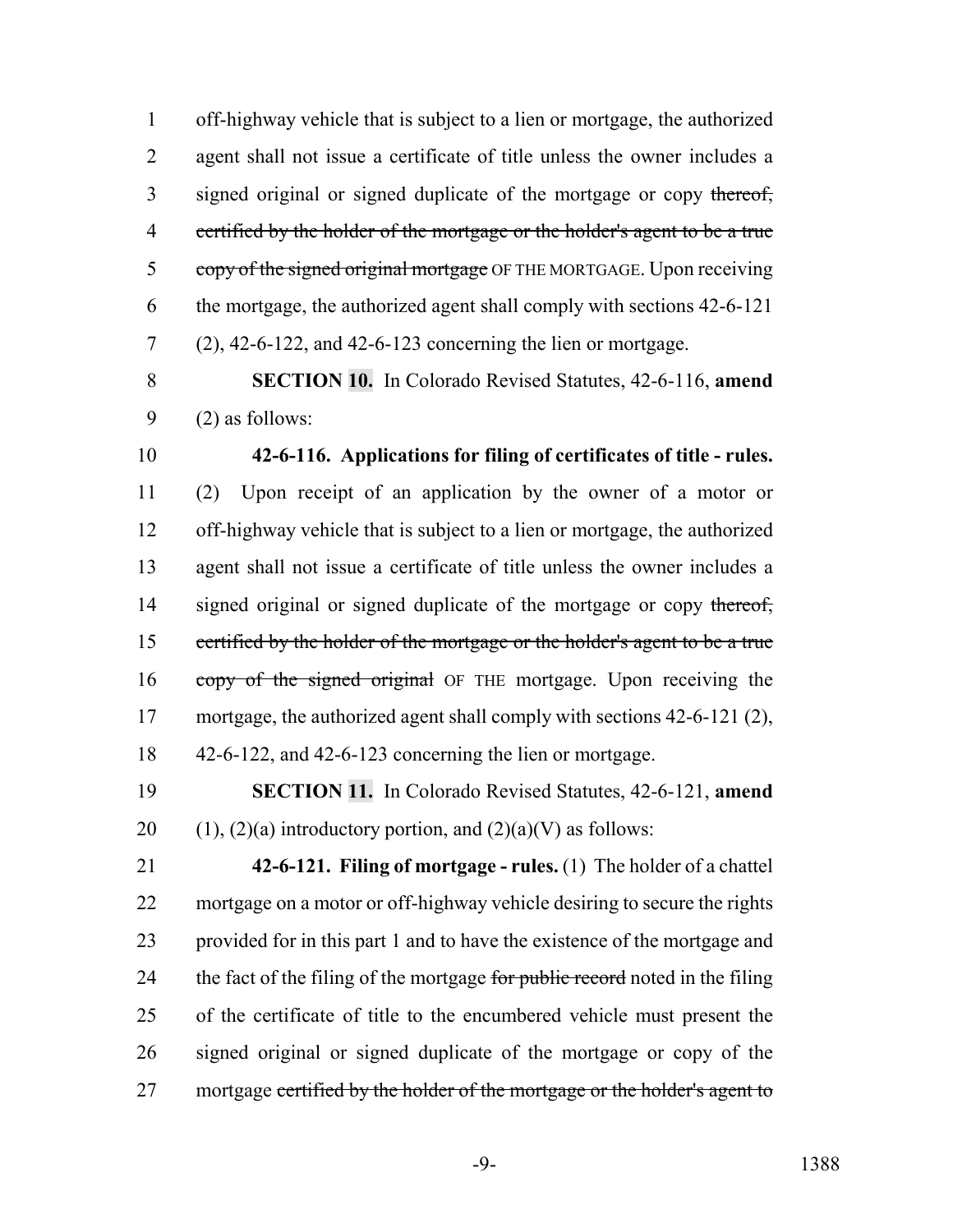1 be a true copy of the signed original mortgage, and the certificate of title or application for certificate of title to the vehicle encumbered to the authorized agent of the director in the county or city and county in which the mortgagor of the vehicle resides or where the vehicle is located. The holder may file either with paper documents or electronically. The mortgage or refinancing of a loan secured by a mortgage must state the name and address of the debtor; the name and address of the mortgagee or name of the mortgagee's assignee; the make, vehicle identification number, and year of manufacture of the mortgaged vehicle; and the date and amount of the loan secured by the mortgage. An owner of a motor or off-highway vehicle applying for a certificate of title under section 42-6-115, 42-6-116, or 42-6-119 is deemed to have filed under this section on behalf of the mortgage or lienholder.

 (2) (a) Upon the receipt of the electronic, original, or duplicate 15 mortgage or certified copy of the mortgage and certificate of title or application for certificate of title, the authorized agent, if satisfied that the vehicle described in the mortgage is the same as that described in the certificate of title or filed title, shall file within the director's authorized agent's motor and off-highway vehicle database:

20  $\hspace{1cm}$  (V) The day and year on which the mortgage was filed; for public 21 record; and

 **SECTION 12.** In Colorado Revised Statutes, 42-6-125, **amend** (1) introductory portion as follows:

 **42-6-125. Release of mortgages - rules.** (1) Upon the payment or discharge of the undertaking secured by a mortgage on a motor or off-highway vehicle that has been filed for record under section 42-6-121, the legal holder, on a form approved by the director, shall notify the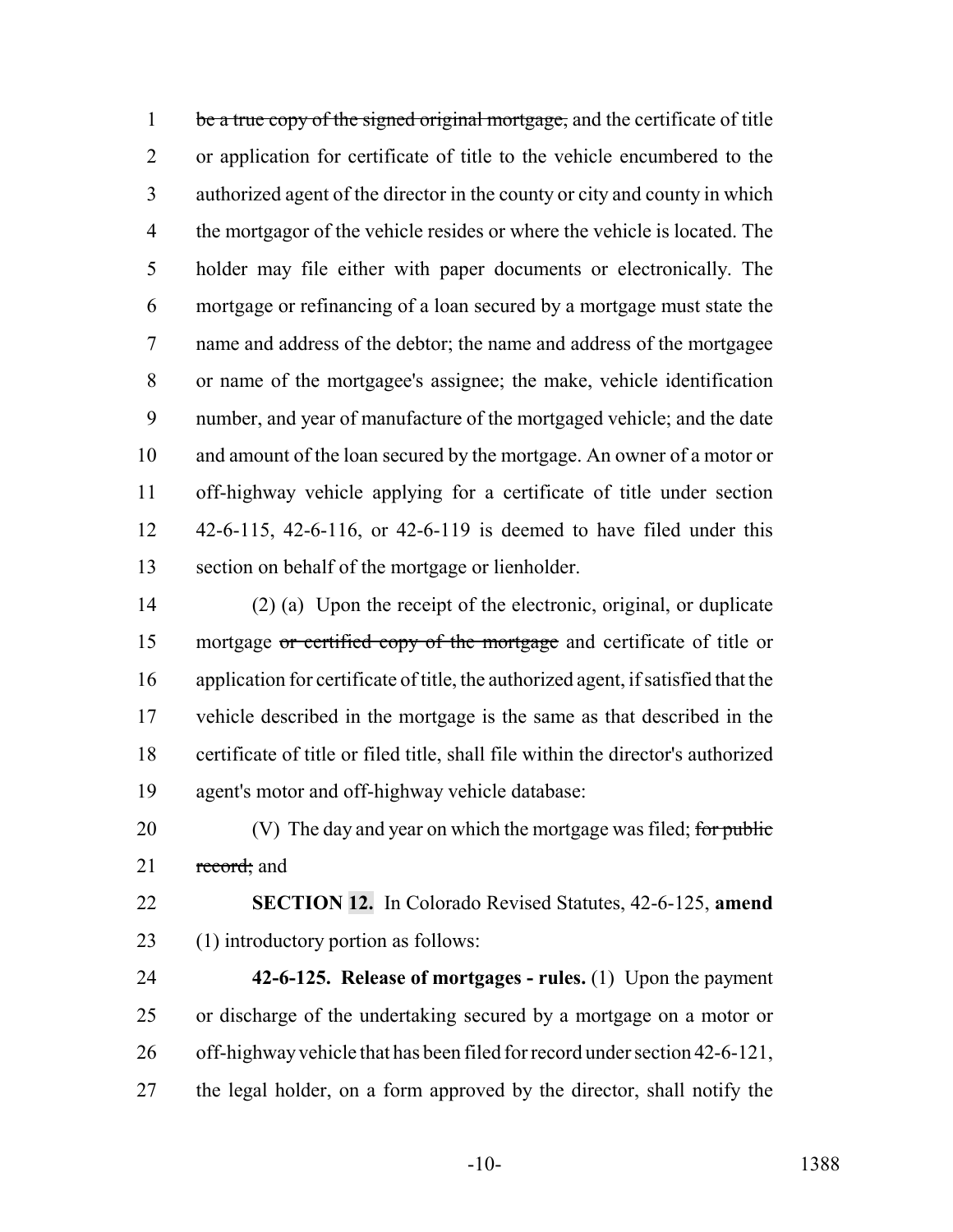director or authorized agent of the discharge of the obligation and release of the mortgage securing the obligation and set forth in the notice the facts concerning the right of the holder to release the mortgage as the director may require by rule. The lienholder shall include in the notice of satisfaction and release a signed affirmation, noted in the certificate of title on file with the director or the director's authorized agent, that contains or is accompanied by A NOTARIZED DECLARATION OR a written declaration that it is made under the penalties of perjury in the second 9 degree, as defined in section 18-8-503. C.R.S. Thereupon, the holder of the released mortgage shall dispose of the certificate of title as follows:

 **SECTION 13.** In Colorado Revised Statutes, 42-6-137, **amend**  $12 \quad (6)$  as follows:

 **42-6-137. Fees.** (6) Upon filing with the director OR AUTHORIZED AGENT an application for a certificate of title, a motor or off-highway 15 vehicle dealer who applies to receive a certificate of title within one 16 working day after application shall pay to the director OR AUTHORIZED 17 AGENT a fee of twenty-five dollars.

 **SECTION 14.** In Colorado Revised Statutes, 42-6-138, **amend** 19  $(4)$  as follows:

 **42-6-138. Disposition of fees.** (4) (a) The director DEPARTMENT shall credit the fee paid by a motor or off-highway vehicle dealer pursuant 22 to section 42-6-137 (6) for issuance of a certificate of title within one 23 working day after application to the special purpose COLORADO DRIVES 24 VEHICLE SERVICES account established by CREATED IN section 42-1-211 (2).

 (b) OF THE FEES RECEIVED BY AN AUTHORIZED AGENT IN ACCORDANCE WITH SECTION 42-6-137 (6), THE AUTHORIZED AGENT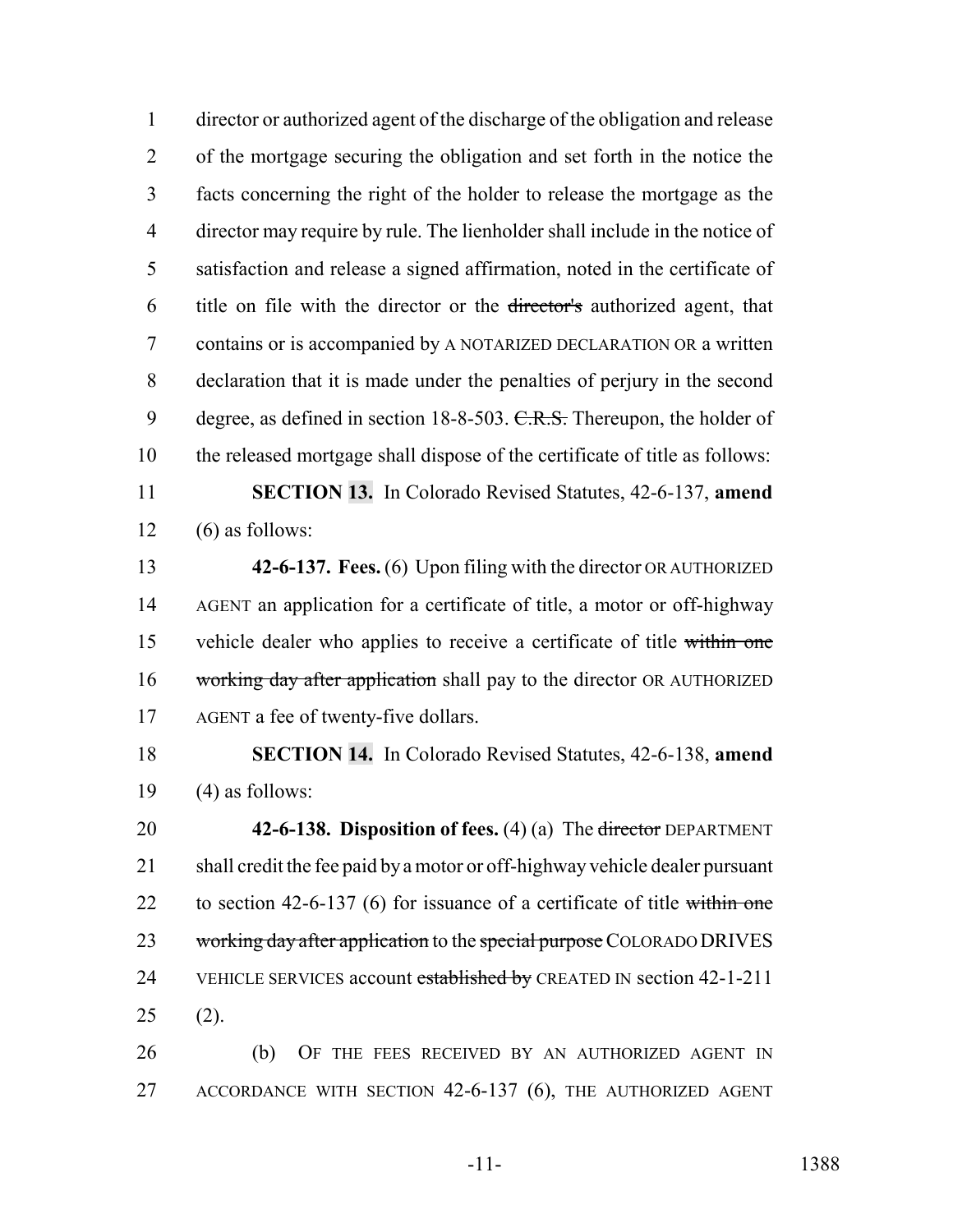SHALL:

 (I) RETAIN TWENTY-ONE DOLLARS AND EIGHTY CENTS; AND (II) TRANSMIT THREE DOLLARS AND TWENTY CENTS TO THE STATE TREASURER, WHO SHALL CREDIT THE AMOUNT TO THE COLORADO DRIVES VEHICLE SERVICES ACCOUNT CREATED IN SECTION 42-1-211 (2). **SECTION 15.** In Colorado Revised Statutes, 42-12-103, **amend** (1) as follows:

 **42-12-103. Furnishing bond for certificates.** (1) If a collector's item, street-rod vehicle, or horseless carriage is twenty-five years old or older, the applicant has had a certified vehicle identification number inspection performed on the vehicle, and the applicant presents a 12 notarized bill of sale within twenty-four months after the sale with the title application, then the applicant need not furnish surety under section 14 42-6-115 (3). To be excepted from the surety requirement, an applicant shall submit to the department a sworn affidavit, under penalty of perjury, 16 stating that the required documents submitted are true and correct.

 **SECTION 16.** In Colorado Revised Statutes, 43-4-804, **amend** 18 (1) introductory portion and  $(1)(a)(I)(A)$  as follows:

 **43-4-804. Highway safety projects - surcharges and fees - crediting of money to highway users tax fund - definition.** (1) On and 21 after July 1, 2009 The following surcharges, fees, and fines shall be 22 collected and credited to the highway users tax fund created in section 23 43-4-201 (1)(a) and allocated to the state highway fund, counties, and municipalities as specified in section 43-4-205 (6.3):

 (a) (I) A road safety surcharge, which, except as otherwise 26 provided in subsections  $(1)(a)(III)$  and  $(1)(a)(VI)$  of this section, is imposed for any registration period that commences on or after July 1,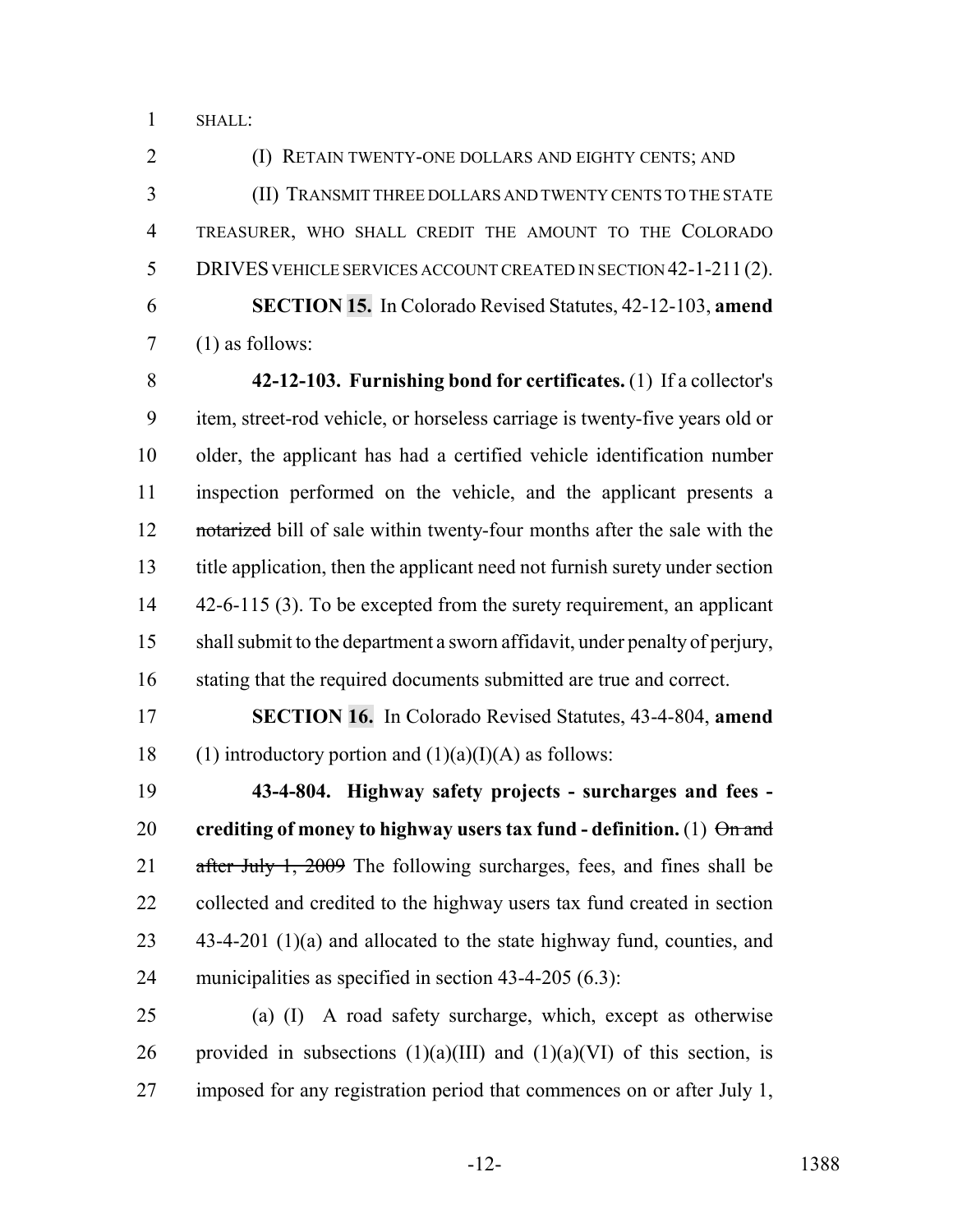2009, upon the registration of any vehicle for which a registration fee must be paid pursuant to part 3 of article 3 of title 42 and is also imposed upon any item of special mobile machinery that is covered by a registration exempt certificate issued by the department of revenue in accordance with section 42-3-107 (16)(g). Except as otherwise provided 6 in subsections  $(1)(a)(IV), (1)(a)(V),$  and  $(1)(a)(VIII)$  of this section, the amount of the surcharge is:

 (A) Sixteen dollars for a motorcycle, as defined in section 42-1-102 (55); A TRAILER COACH, AS DEFINED IN SECTION 42-1-102(106); or any vehicle that weighs two thousand pounds or less;

 **SECTION 17.** In Colorado Revised Statutes, 43-4-805, **amend** (5)(g)(I)(A); and **amend as it will become effective July 1, 2022,** 13 (5)(g)(I) introductory portion as follows:

 **43-4-805. Statewide bridge enterprise - creation - board - funds - powers and duties - legislative declaration - definition.** (5) In addition to any other powers and duties specified in this section, the bridge enterprise board has the following powers and duties:

 (g) (I) As necessary for the achievement of its business purpose, to impose a bridge safety surcharge, which, except as otherwise provided 20 in subsections  $(5)(g)(III)$  and  $(5)(g)(VII)$  of this section, is imposed on and after July 1, 2009, for any registration period that commences on or 22 after July 1, 2009, or on and after such later date as may be determined by the bridge enterprise, for any registration period that commences on or after the later date, upon the registration of any vehicle for which a 25 registration fee must be paid pursuant to the provisions of part 3 of article 26 3 of title 42 and shall also be IS ALSO imposed upon any item of special mobile machinery that is covered by a registration exempt certificate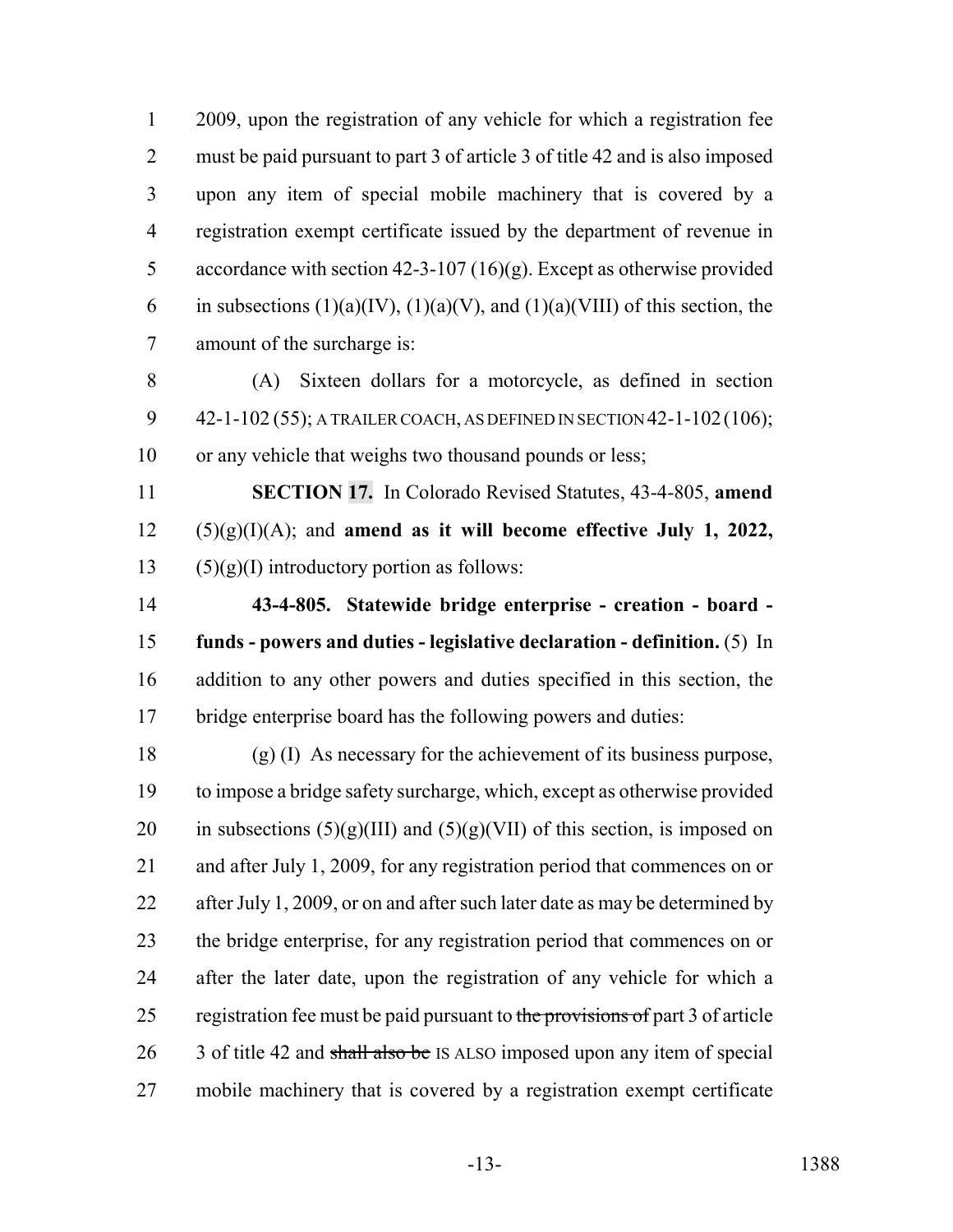issued by the department of revenue in accordance with section 42-3-107 2 (16)(g). Except as otherwise provided in subsections  $(5)(g)(IV)$ , (5)(g)(V), and (5)(g)(VI) of this section, the amount of the surcharge must not exceed: (A) Thirteen dollars for a motorcycle, as defined in section 6 42-1-102 (55); A TRAILER COACH, AS DEFINED IN SECTION 42-1-102 (106); or any vehicle that weighs two thousand pounds or less; **SECTION 18. Appropriation.** (1) For the 2022-23 state fiscal year, \$318,840 is appropriated to the department of revenue. This appropriation consists of \$76,482 general fund and \$242,358 from the license plate cash fund created in section 42-3-301 (1)(b), C.R.S. To 12 implement this act, the department may use this appropriation as follows: (a) \$60,300 from the general fund for DRIVES maintenance and support; 15 (b) \$5,985 from the general fund for use by the executive director's office for personal services related to administration and support; (c) \$10,197 from the general fund for the purchase of information technology services; and (d) \$242,358 from the license plate cash fund for use by vehicle services for license plate ordering. (2) For the 2022-23 state fiscal year, \$10,197 is appropriated to the office of the governor for use by the office of information technology. This appropriation is from reappropriated funds received from the 24 department of revenue under subsection  $(1)(c)$  of this section. To implement this act, the office may use this appropriation to provide information technology services for the department of revenue. **SECTION 19. Act subject to petition - effective date -**